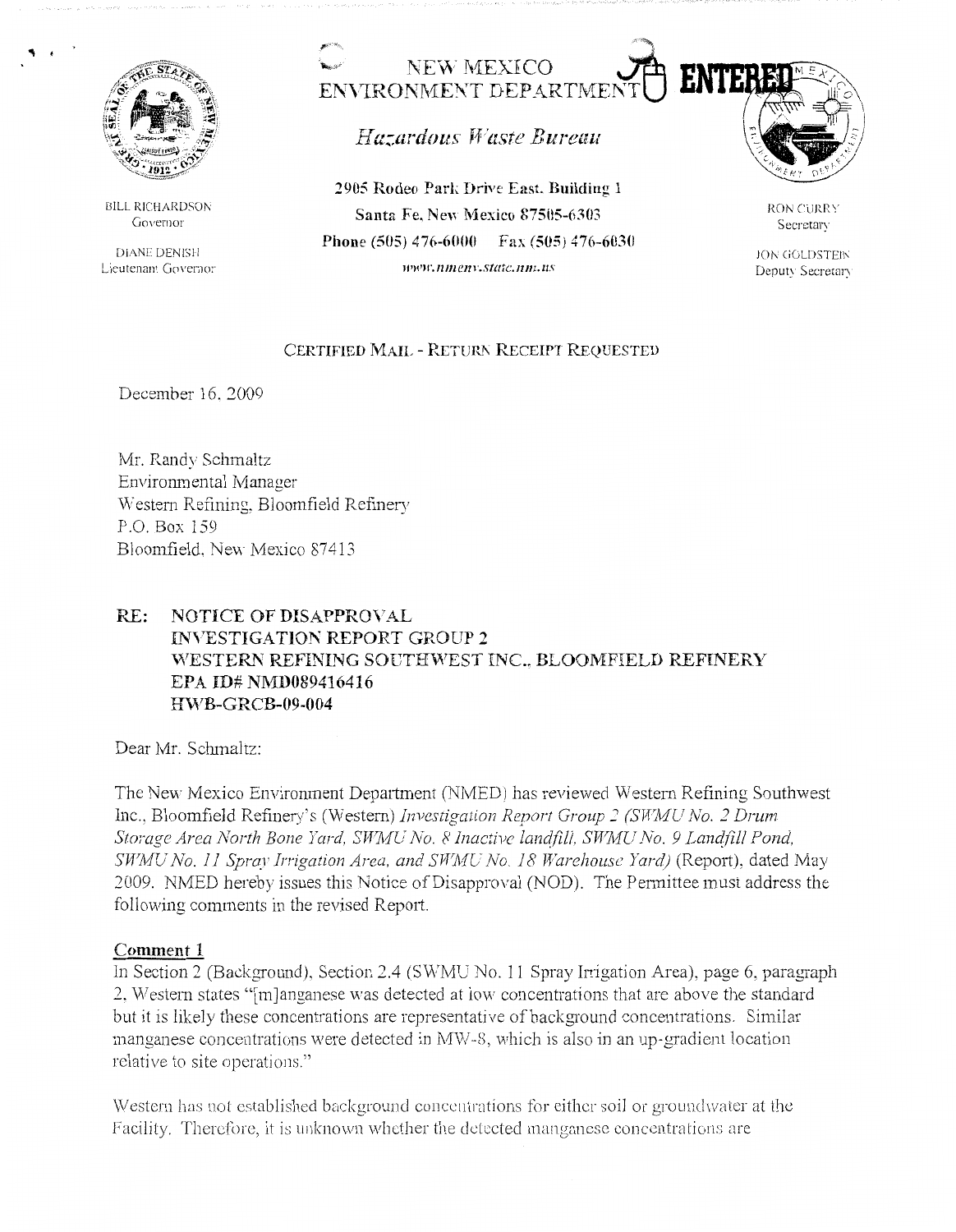

Mr. Schmaltz December 16, 2009 Page *2* of 11

representative of a background value. Western must revise the Report to remove the reference to background.

## **Comment 2**

ln Section 2 (Background). Section 2.2 (SWMU No. 8 Landfill). page 4, Western states "[t]here is no record of any other waste materials being placed in the landfill with the possible exception of minor quantities of catalyst fines and sulfur."

Western must revise the Report to identify the type of catalyst fines placed in the inactive landfill. Additional investigation and sampling may be warranted to ensure that catalyst fines and sulfur are not a concern.

## **Comment 3**

In Section 2 (Background), sub-section 2.5 (SWMU No. 18 Warehouse Yard), page 7, paragraph I. Western states "[ a )n above ground storage tank that contains gasoline is located within the yard and it has secondary containment.''

Western must revise the Report to describe the type of secondary containment used for the above ground storage tank (e.g.. concrete, clay, soil berm). In addition, Western must briefly address the product history of the above ground storage tank (i.e., the other types of product stored in this tank, if any and dates of use).

# **Comment 4**

In Section 3.1 (Soil Boring and Monitoring Well Installation), page 8, paragraph 1, Western states "[t]o accomplish this objective, soil borings and monitoring wells were installed at the North Bone yard (SWMU No. 2). the Landfill (SWMU No. 8), the Landfill Pond (SWMU No. 9), and the Warehouse Yard (SWMU No. 18)."

This paragraph does not provide detail as to what occurred during the investigation. Western must revise this Section of the Report to provide the number of soil borings, frequency of sampling, temporary wells, and monitoring wells installed at each SWMU during the investigation.

# **Comment 5**

In Section 3.3 (Collection and Management of Investigation Derived Waste), page 8, Western states "[d]rill cuttings, excess sample material and decontamination fluids, and all other investigation derived waste (IDW) associated with soil borings was contained and characterized using methods based on the boring location, boring depth, drilling method, and type of contaminants suspected or encountered."

' **p**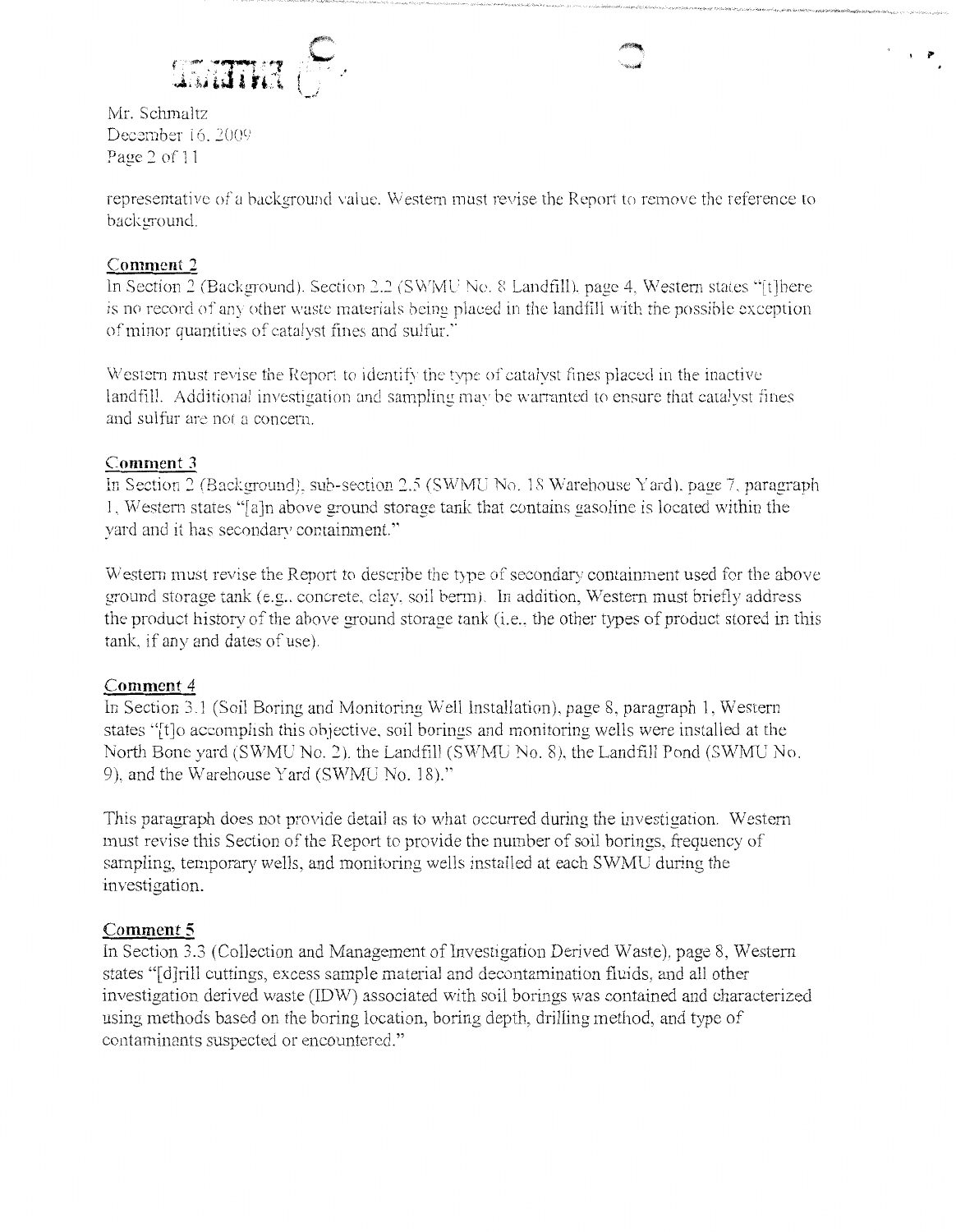Mr. Schmaltz December 16, 2009 Page 3 of 11

Western must revise the Report to provide more information about the management of soil IDW. The information must include, but is not limited to, the following: the volume of soil generated. the analytical methods (if any) used for characterization. and the location where the IDW was disposed.

### **Comment 6**

Western discusses surface conditions at the facility in Section 4.1 but does not mention the SWMUs that were investigated. Western must revise the Report to incorporate SWMUs 2. 8. 9. 11, and 18 in the surface conditions description.

### **Comment 7**

In Section 4.3 (Subsurface Conditions). page 13, paragraph 2. Western states "[o]ne underground pipeline is present in the area included in the SWMU Group No. *2* investigation. This wastewater line runs beneath SWMC No. 8 (Inactive Landfill) as shown on Figure 6 and does not appear to have had any impacted on contaminant migration.''

Western must describe the type of wastewater that flows within the pipeline (e.g., process wastewater. sanitary wastewater) and specify where the pipeline begins and ends. In addition. 'Western must demonstrate the pipeline does not serve as a conduit for contaminant migration since contaminants were detected in some of the borings (MW-52, SWMU8-5, SWMU8-6, SWMUS-7. and SWMU8-8) located close to the pipeline. Western must revise the Report accordingly.

#### **Comment 8**

In Section 4.4 (Monitoring Well Construction, Boring, or Excavation Abandonment), page14, paragraph 3 states "[s]ince saturation was encountered at 14 feet bgl a soil sample was collected from the interval 13 to 14 feet bgl. As seen on the well construction log the Nacimiento Formation was encountered at 18 feet below ground surface."

The well construction log does not use the term Nacimiento formation, but at 18 feet, states "Sand/Sandstone (SP/SS) Fine grain, compact, damp, light brown to tan." NMED recommends revising the text of the Report to reference the sandstone as the Nacimiento formation.

#### **Comment 9**

In Section 4.4 (Monitoring Well Construction, Boring, or Excavation Abandonment), pages 15- 17, Western discusses the drilling activities that occuned at the SWMU No. 8 Landfill and the installation of monitoring wells MV/-52 and MW-53. In the text, Western includes the saturation depth for MW-52 (34 feet below ground surface (bgs)), but does not address the saturation depth for MW-53. In addition, the well construction sheet for MW-53 does not show a saturation/water depth but states "not encountered."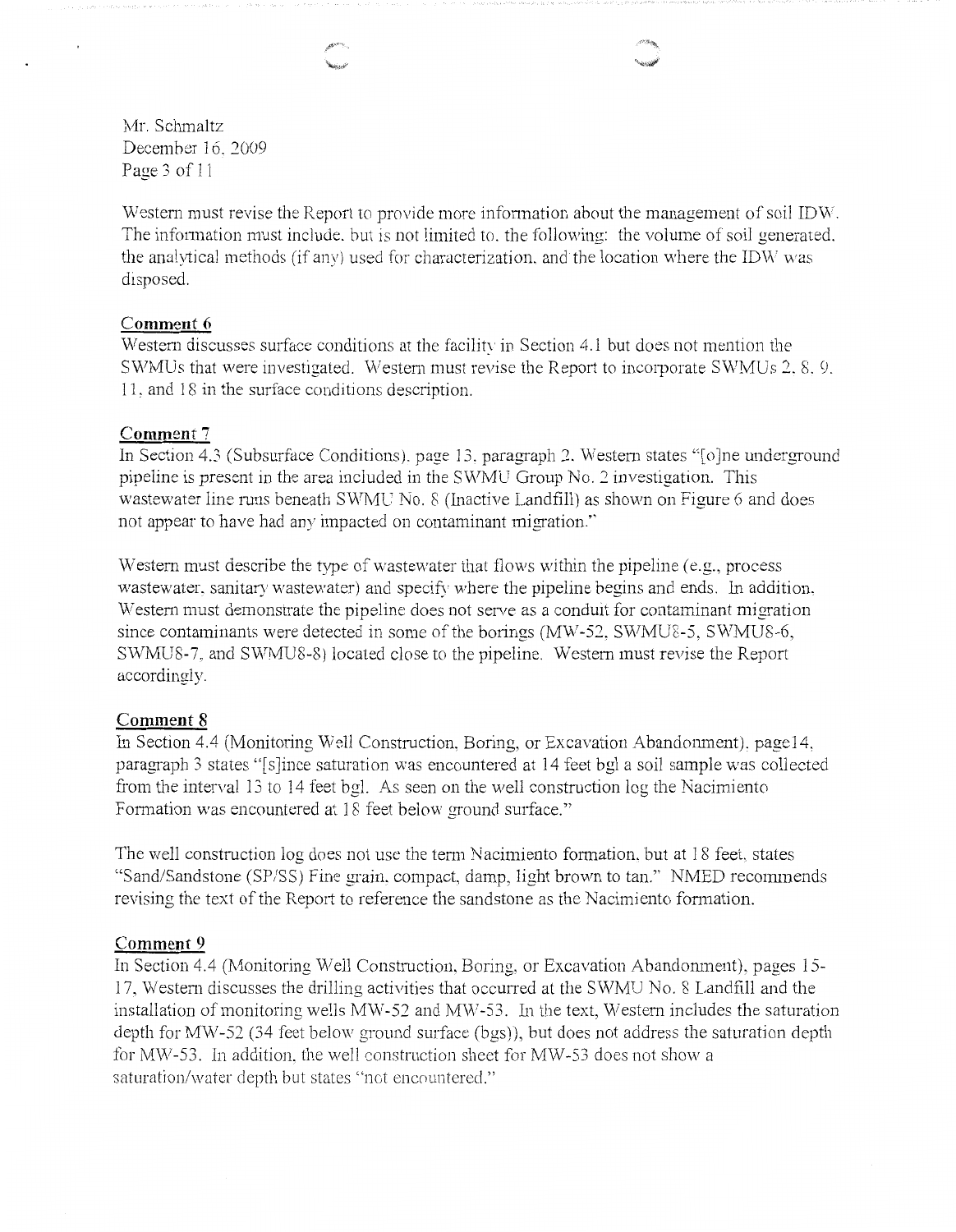Mr. Schmaltz December 16, 2009 Page 4 of 11

Western must revise the Report to include the measured depth to water for MW-53 and revise the wells construction sheets to include initial measured depth to water for each well.

## **Comment 10**

In Section 4.4 (Monitoring Well Construction. Boring. or Excavation Abandonment), SWMU No. 9 (landfill pond), page 17. Western briefly discusses the installation of one soil boring and the conversion to a temporary well. Western must revise the Report to further describe the investigation of this SWMU (e.g., field screening evidence of contamination and associated depths, sample depths. depth of saturation, screen interval of the temporary well). The information provided for each SWMU must be consistent (e.g., the level of detail provided for SWMU No. 9 must be comparable to the detail provide for SWMU No. 2 and SWMU No. 8).

## **Comment 11**

In Section 4.4 (Monitoring Well Construction, Boring, or Excavation Abandonment). SWMU No. 18 (Warehouse Yard), page 18. Western discusses the drilling of MW-54. During the installation of MW-54, the initial borehole was abandoned because the lead auger became unattached and was lost during removal. Western then drilled a second borehole and labeled it as MW-54 which is within five feet of the original MW-54 boring. In the revised Report, Western must clearly describe all activities related to the drilling. abandonment and installation of MW-54 in the second boring.

## **Comment 12**

In Section 4.5 (Ground Water Conditions), page 19, paragraph 2, Western states "[n]o separate phase hydrocarbon (SPH) was measured in any of the new wells installed during this investigation and based on historical data only SWMU No. 18 (Warehouse yard) is located in an area that had SPH present in the past."

RW-1 is located in the vicinity of the SVlMU No. 18 and, based on the *]008 Groundwater Remediation and Monitoring Annual Report* dated April 2009, RW-1 is an active recovery well that collects and pumps SPH and hydrocarbon contaminated water to the API separator for SPH recovery. Western must revise the Report to clarify that SWMU No. 18 is in a location where SPH is currently present.

## **Comment 13**

Western addresses the Regulatory Criteria in Section 5, page 21 and states "[t]he Order specifies a hierarchy of screening levels, with the screening levels based on NMED guidance taking precedence over EPA's Region VI Human Health Medium Specific Screening Levels. NMED guidance used to establish cleanup levels includes the *Technical Background Docwnent.for Development o\_f Soil Screening Levels* and *Total Petroleum Hydrocarbon (TPH) Screening Guidelines* [TPH Screening Guidelines]. For non-residential properties (e.g., the Bloomfield Refinery), the soil screening levels must be protective of commercial/industrial workers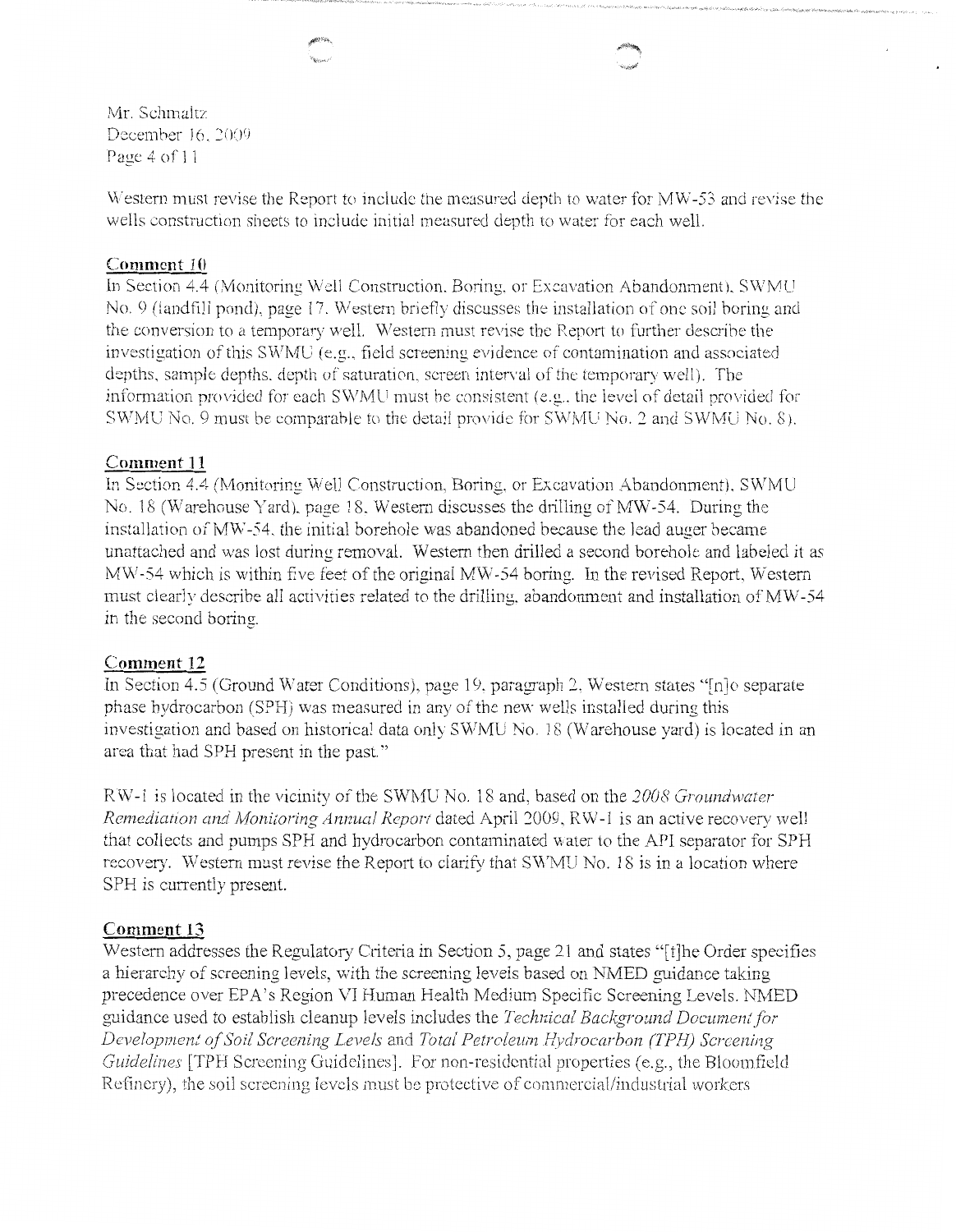Mr. Schmaltz December 16, 2009 Page 5 of 11

throughout the upper two feet of surface soils and construction workers throughout the upper ten feet.''

Western only mentions the TPH Screening Guidelines document to be used to establish cleanup levels and discusses non-residential properties and commercial and industrial worker levels but never mentions the document from which these soil screening levels are derived. Western must revise the Report to specify the name of the document and the version from where nonresidential. commercial. and industrial screening levels were derived from  $(e.g., New Mexico)$ Environment Depariment Technical Background Documents for Development of Soil Screening Levels. August *2009.* Revision 5.0 (NM SSLs)). ln addition. since the refinery is no longer in operation. residential cleanup levels are appropriate for those ponions of the refinery where operations have ceased.

### **Comment 14**

In Section 5.0 (Regulatory Criteria). page *21,* Western states "[i]n addition. soils must be protective of the underlying ground water. Table 6 provides a list of the available NMED and EPA soil screening levels for commercial/industrial properties. The lowest applicable screening level is balded. For some constituents. such as benzo(b )fluoranthene. there is more than one ''lowest'· applicable screening level. In this example. the screening level for industrial workers is the lowest NMED screening level but since it only applies to the upper two feet, the soil screening level for protection of ground water is also applicable and it applies to all soils below two feet.''

Western must compare the analytical results to the NM SSLs residential scenario and. if contamination is present at depths greater than two feet below ground surface, to the DAF of J at this stage of investigation.

### **Comment 15**

In Section 5 (Regulatory Criteria), page 21, Western states "[f]or non-residential properties (e.g., the Bloomfield Refinery), the soil screening levels must be protective of the commercial/industrial workers throughout the upper two feet of surface soils and construction workers throughout the upper ten feet."

The above paragraph uses the term commercial/industrial worker. NMED is assumes that Western compared soil samples collected from the upper two feet to the NMED's Industrial/Occupational soil screening standard. Western must revise the Report to correct this discrepancy.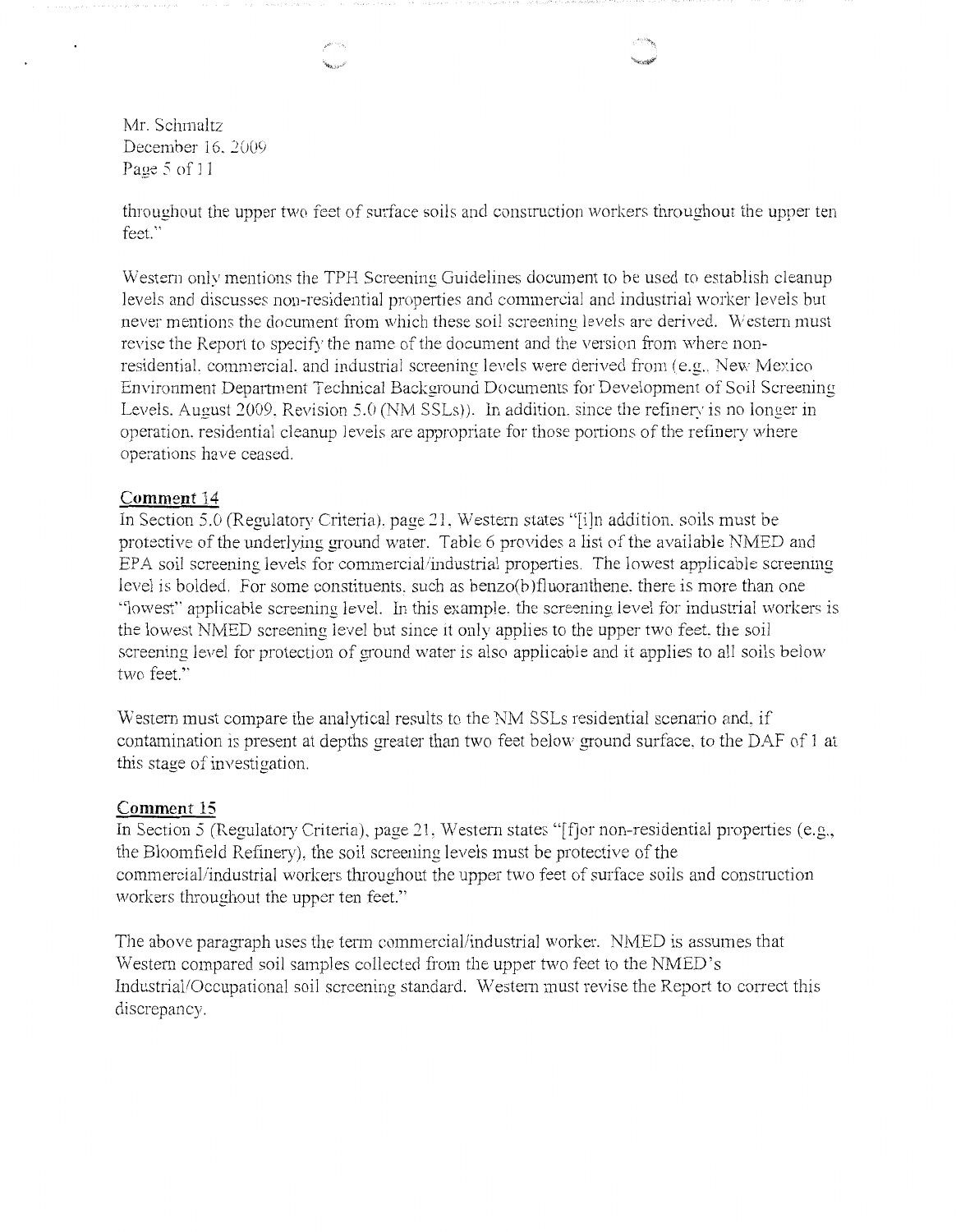Mr. Schmaltz December  $16.2009$ Page 6 of 11

## **Comment 16**

In Section 5 (Regulatory Criteria), page 21. Western states "[t]able 6 provides a list of the available NMED and EPA soil screening levels for commercial/industrial properties. The lowest screening level is bolded.'"

The following comments apply to Table 6: Western must revise tbe Report as indicated below:

- a. Western must revise Table 6 to include a foomote that identifies what the bold text represents. Although this was stated in the text of Section 5.0, it must also be explained in the table.
- b. The column headings in the Table states "NMED" and "EPA'' and. the rows below show the applied soil screening standards (e.g. Industrial/occupational. residential). In the revised Report. Western must revise the footnotes to reference the guidance document(s) that are the source of these standards (e.g.,  $NMED = NMED$  Technical Background Document for Development of Soil Screening Levels August 2009, EPA Human Health Medium Specific Screening Levels August 2008 or Regional Screening Levels).
- c. Table 6 shows the DAF 20 value for mercury as *2.09* mg/kg; however, the NM SSL DAF 20 for mercury is .0029mg/kg (2.09E-03 mg/kg). Western must revise Table 6 and all other applicable Tables to correct the listed DAF20 value for mercury.
- d. V/estern must revise the Report to indicate in the footnotes the source of the Diesel Range Organics (ORO), Gasoline Range Organics (GRO). and Motor Oil Range Organics (MRO) standards (i.e., *Total Petroleum Hydrocarbon (TPH) Screening guidelines.)* In addition, Western must apply the "unknown oil'' value or demonstrate in the text why a different value may be applicable.
- e. For purposes of clean up. Western must revise Table 6 to include the residential and DAF 1 standards.

## **Comment 17**

In Section 5 (Regulatory Criteria), page 21, Western states "[t]able 7 presents the ground water cleanup levels, with the applicable cleanup level highlighted. The following comments apply to Table 7: Western must revise the Report as indicated below:

> a. Define the acronym names in the Table in a footnote (e.g.,  $WOCC = New$ Mexico Water Quality Control Commission, MCL = Maximum Contaminant Level,  $etc.$ ).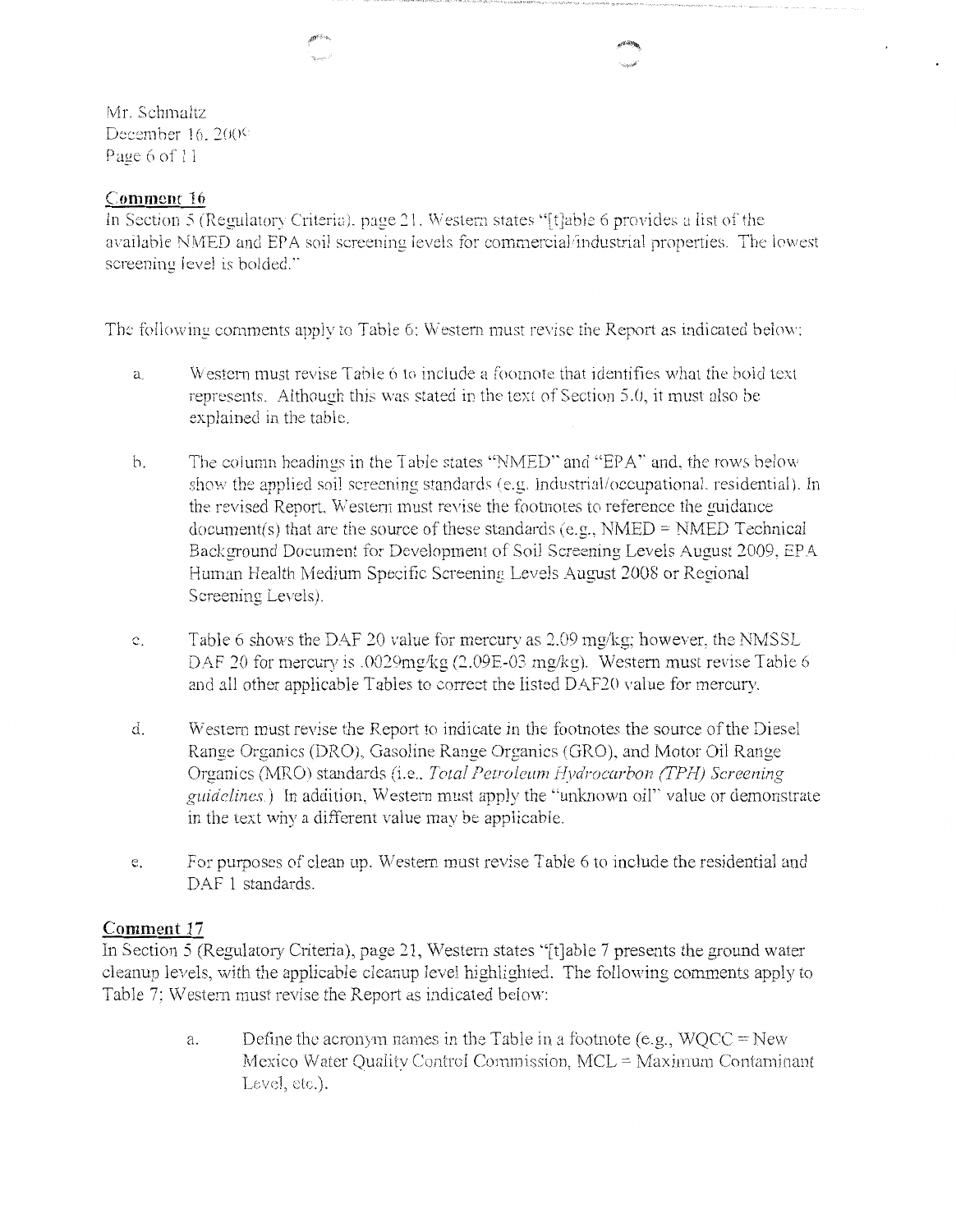Mr. Schmaltz December 16. 2009 Page 7 of 11

- b. Define the letters in the EPA TapW Key column in the footnotes (e.g.,  $c =$ carcinogen).
- c. Revise Table 7 to include a footnote that defines the meaning of the bold text. Although the bold text is defined in Section 5.0, it must also be explained in the table.
- d. The cleanup levels for DRO. MRO. and GRO are shown as WQCC standards but these cleanup levels are listed in the NMED TPH Screening Guidelines. Western must revise Table *7* to state that the DRO. MRO. and GRO standards are derived from the NMED TPH Screening Guidelines. In addition. Western must apply the unknown oil standard for DRO. (Note, the table incorrectly lists the standards for MRO and DRO as (#3 and #6 Fuel Oil) 134.000 and (Diesel  $\#2$ /crankcase oil) 172,000  $\mu$ g/L; however these levels are listed as 1,340 and 1,720 μg/L, respectively).

### **Comment 18**

In Section 6.1.2 (SWMU No.8 Landfill), page 26, Western states "On September 23, 2008 discrete soil samples were collected from all soil boring locations at SWMU No. 8 except SWMU 8-6A for laboratory analyses from 0 to 0.5 feet bgl and 1.5 to 2 feet bgl. It is unclear why samples were not collected from SWMU 8-6A. Western must revise the Report to explain why discrete soil samples were not collected from SWMU 8-6A.

#### **Comment 19**

In Section 7 (Conclusions and Recommendations). under the (Drum Storage Area North Bone Yard (SWMU No. 2)), page 35, paragraph 3, Western discusses the detection of low concentrations of metals that exceed the groundwater standards and states "Ground water samples were collected from 7 temporary wells and 2 permanent wells located at SWMU No. 2 ... [l]ow concentrations of metals were detected. including three locations with arsenic with a maximum value of 0.012 mg/l vs. a screening level of 0.01 mg/l. Similarly, lead was detected at five locations at concentrations slightly over the screening levels (i.e., max concentrations of  $0.034$  vs.  $0.015$  mg/l). Because the wells were purged and sampled using a bailer it is most likely that the presence of arsenic and lead above their respective screening levels is due to suspended sediment in the samples collected for "totals" analyses. There are also single occurrences of barium, beryllium. and chromium at concentrations above their respective screening levels that are attributable to entrained sediment. All of the detections of low concentrations of arsenic, barium, beryllium, chromium, and lead are believed to be an ariifact of sample collection and not related to site contamination. The absence of any petroleum constituents at these same locations is a strong indicator that the low concentrations of metals are not the result of on-site refinery operations."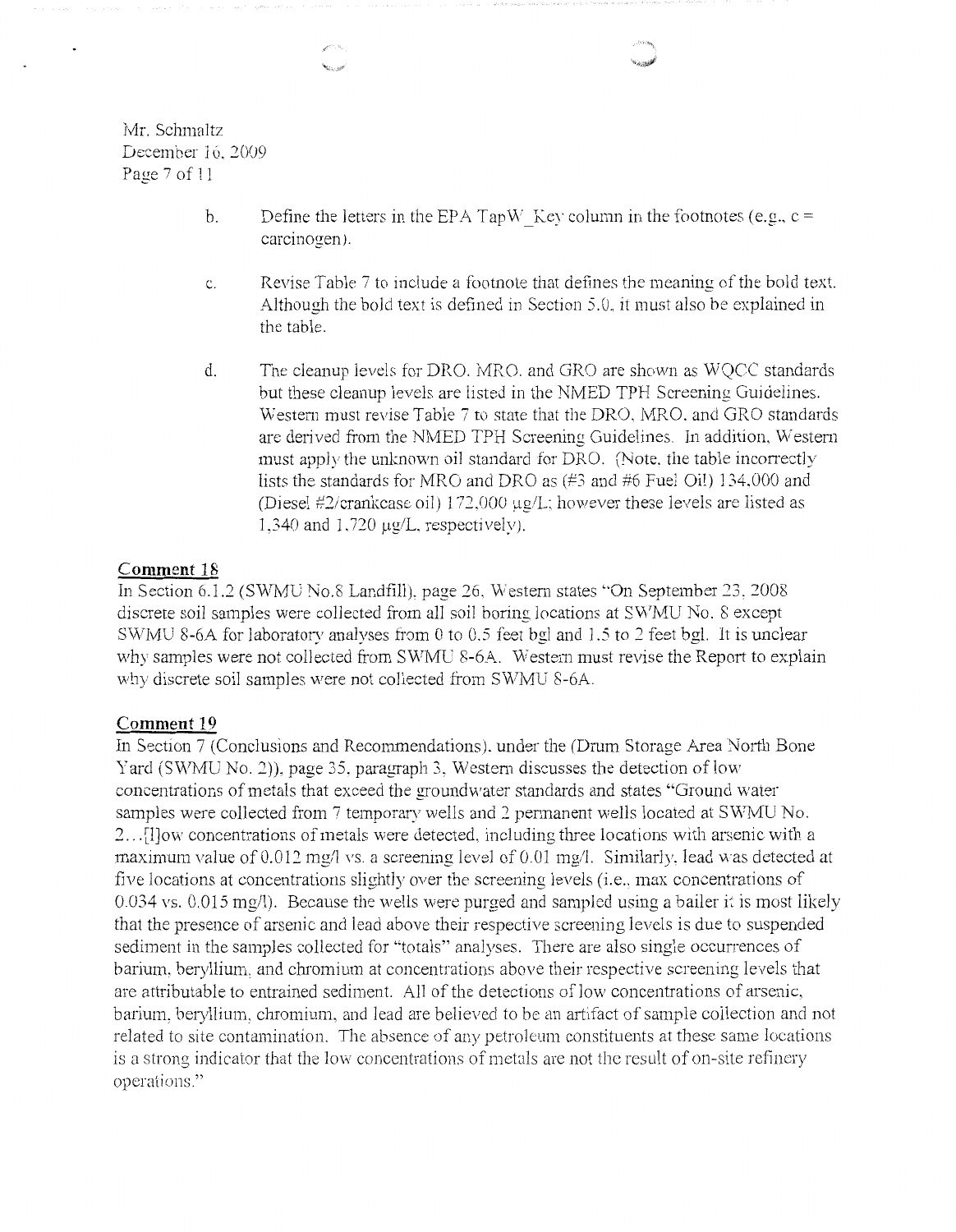Mr. Schmaltz December 16, 2009 Page 8 of 11

Given that metals are detected in groundwater above the screening levels, and without the establishment of background levels, it is unknown if the contaminants are the result of operations at the refinery. Western must revise the report to remove all statements indicating that elevated detections of metals are exclusively from suspended sediment during sample collection. See also Comment 20

## **Comment 20**

In Section 7 (Conclusions and Recommendations), under the (Landfill Pond (SWMU No. 9)). page 38. Western states "[a] groundwater sample was collected from a temporary well installed in soil boring SWMU 9-1 ... [s]everal of the total metals analyses contained concentrations exceeding the screening levels (i.e., cadmium, cobalt, manganese, and nickel); however, the ground water sample collected from the temporary well was turbid and the entrained sediment caused artificially high concentrations to be reported for metals. The clearest example of this effect is reported concentrations of  $6 \text{ mg/l}$  for nickel, which in its elemental form is insoluble in water. The ground water sample contained concentrations of chloride. sulfate. and nitrogen (nitrate and nitrite) above screening levels but these constituents are all naturally occurring and based on all available information appear to be unrelated to site waste management activities (i.e., background concentrations)."

The statement that metals detections in groundwater are attributed to the sample collection methods does not necessarily demonstrate that the metals concentrations are not from refinery operations. ln addition. Western states that the detection of metals, chlorides. sulfates, and nitrogen are naturally occurring and result from background concentrations. It is unknown if the detections of metals, chlorides, sulfates, and nitrogen are naturally occurring because background concentrations at the facility have not been established in groundwater or soil and these constituents also are associated witb refinery operations. Western must revise the Report to qualify all references related to background and naturally occurring constituents. All statements claiming that contaminants are exclusive of refinery operations and waste management practices must be substantiated. See also Comment 19.

#### **Comment 21**

The following Comments apply to Tables 8 through 10; Western must revise the Report accordingly:

- a. The tables are difficult to read and the text is small. Western must revise these tables to increase the font size. The SWMU locations and data must be clearly legible.
- b. The first three columns of each table are titled "Screening Level 0-2', Screening Level 2-10', Screening Level  $>10$ ." Western must revise these columns to identify what NMED soil screening level is being applied.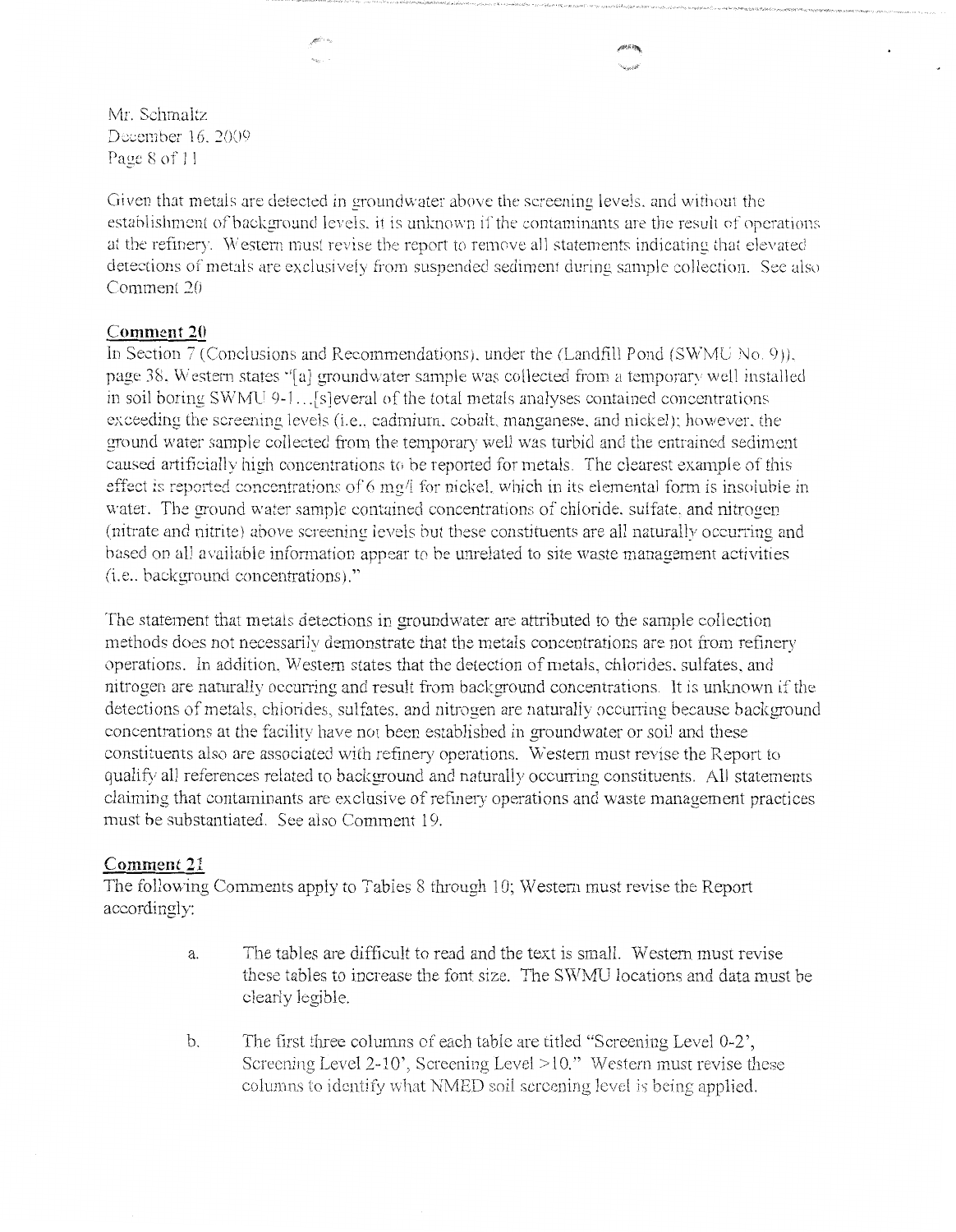Mr. Schmaltz December 16. 2009 Page 9 of 11

A.

- c. Western must revise the tables to include footnotes that define any abbreviations. denote what bold indicates. and include the source of all standards (e.g., NMED Residential Soil Screening Level = NMED Technical Back.ground Document For Development of Soil Screening Levels Revision 5.0. August 2009).
- d. Identify the source of the DRO. ORO. and MRO cleanup levels.
- e. The tables show "NR" in some columns which are defined as "not reported" in the footnotes. Western must explain why the value was not reported.

## **Comment 22**

In Table 14 *(* Groundwater Analytical Results), Western includes a footnote that states "bolded value exceeds screening level." Lead was detected at  $0.02 \text{ mg/L}$  in monitoring well MW-50. MW-52. and MW-53 which exceeds the standard of  $0.015$  mg/L and was not bolded. Western must revise the Report to bold this value and review all tables to ensure that all exceedances have been bolded or otherwise highlighted.

## **Comment 23**

In Table 10, the constituent 1-Methylnaphthalene and 2-Methylnaphthalene under the column "NMED Residential Soil Screening Level." the value is denoted as  $22<sup>1</sup>$  and 310<sup>1</sup>, respectively. Western must provide the explanation for the superscript 1 in the footnotes. In addition, some of the values for the 1 and 2-Methylnaphthalene are bolded. Western must also identify what the bold values denote in the footnotes. Western must revise the tables throughout the Report accordingly.

## **Comment 24**

In Tables 8, 9, and 10. the results for 1-Methylnaphthalene and 2-Methylnaphthalene are mostly designated with NR (not reported). Western must revise the Report to explain why results for 1-Methylnaphthalene and 2-Methylnaphthalene are not reported instead of providing data from the laboratory reports (e.g., Table 9 sample location SWMU 8-2 (1.5'-2.0') indicates NR for 2methylnaphthalene and the laboratory report states ND<0.26 mg/kg). Western must revise the tables accordingly or provide an explanation in the text why the values were not included or include the correct date from the laboratory report $(s)$ .

## **Comment 25**

Table 14 provides the groundwater analytical results from the temporary and monitoring wells. The Table includes a column titled "Screening Levels." Western must revise Table 14 to identity the screening level being applied (WQCC, MCL, NMED TPH screening Guidelines) and include a footnote that identifies the sources of the standards.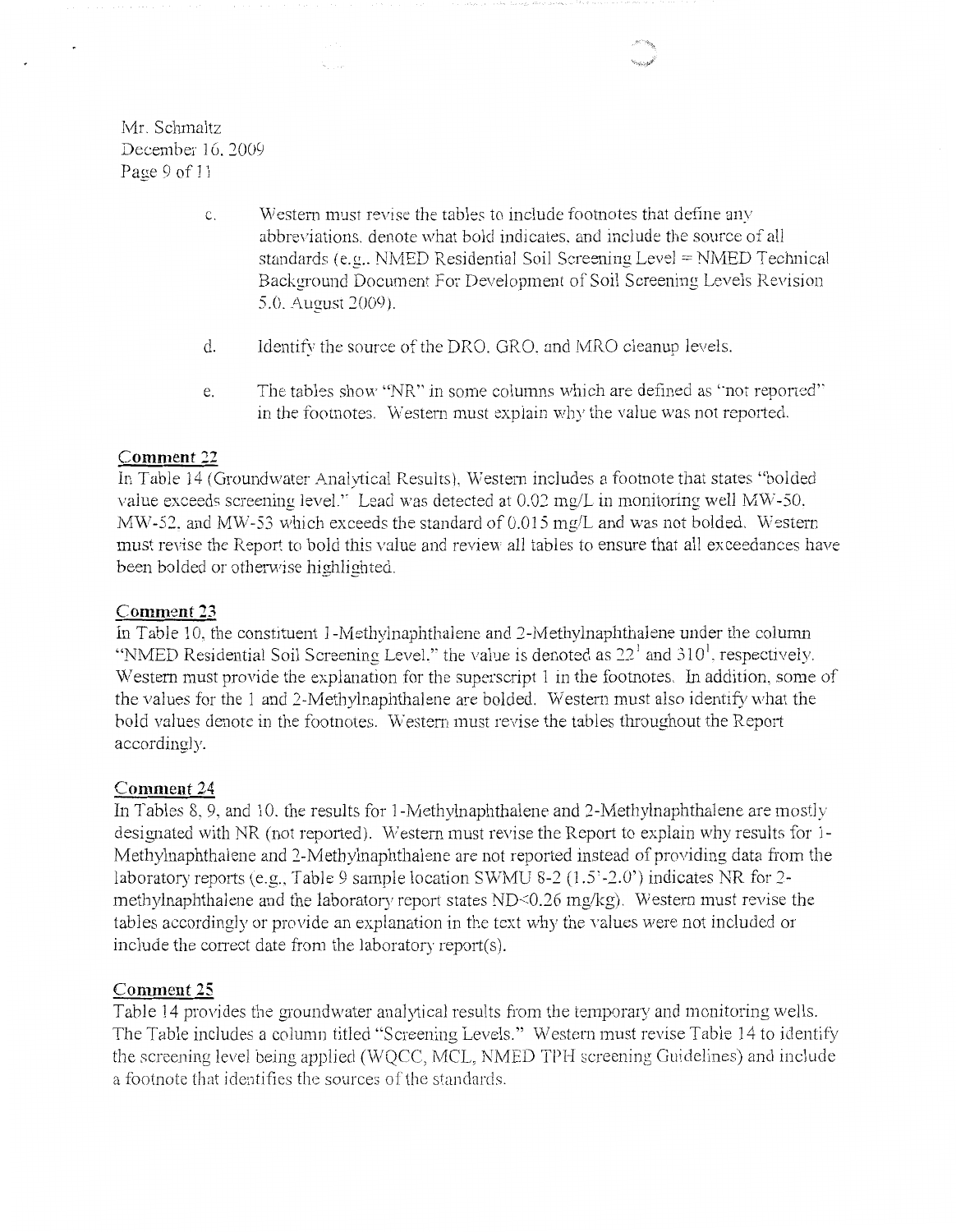Mr. Schmaltz December 16, 2009 Page 10 of 11

### **Comment 26**

Figure 9 must be revised to include the location of RW-1. In addition, the symbol x-x within the figure must also be defined in the legend. Western must revise Figure 9 and all applicable figures throughout the Report as necessary.

.<br>Germany

#### **Comment 27**

In Figure 13 (Manganese Map), Western states in the legend that "manganese concentration  $(mg/1)$  (August – October 2008 where available, otherwise historic data)." It is not clear how to differentiate between the data collected during August through October 2008 and the historic data and dates of the historical data are not provided. Western must revise the legend to clarify this discrepancy. This comment also applies to Figure 15. and 16 (pertaining to chlorides and sulfate, respectively).

#### **Comment 28**

In Table 14, some of the practical quantification limits (PQL)/method detection limits are higher than the cleanup standards (e.g., MW-50 for benzene states  $\leq 1.0$  and the MCL is  $\cdot$ , 005). It is not possible to determine if benzene is present because the listed detection iimit is above the MCL 'N estern must address this issue in the revised Report.

#### **Comment 29**

The well construction sheets provided in Appendix B depict the screened intervals for the monitoring wells on a diagram but do not notate the depths of the screened interval. Although these depths are included in the text, Western must revise the well construction sheets to notate the screened interval depths.

#### **Comment 30**

In Appendix D (Photographs), Western includes photographs for all SWMU's except SWMU No. 9 (Landfill Pond). Western must revise Appendix D to include photographs of SWMU *9.* 

#### **Comment 31**

A requirement for this investigation, established in Comment 2 of NMED's Approval with Modifications Investigation Work Plan Group 2 dated August 11, 2008, states "Western states in Section 5.1 (Drilling Activities) that "[s]oil borings will be drilled three feet beneath the deepest evidence of waste materials or other signs of contamination. In addition to the above, specifically at SWMU No. 8 (Inactive Landfill), Western must drill to a minimum of three feet below the landfill material at each location."

It is not clear from the Report if Western drilled to a minimum of three feet below the landfill material at each location. Western must revise the Report to state whether or not the borings were drilled to depths three or more feet below the landfill and also discuss the depth and dimensions of the landfill.